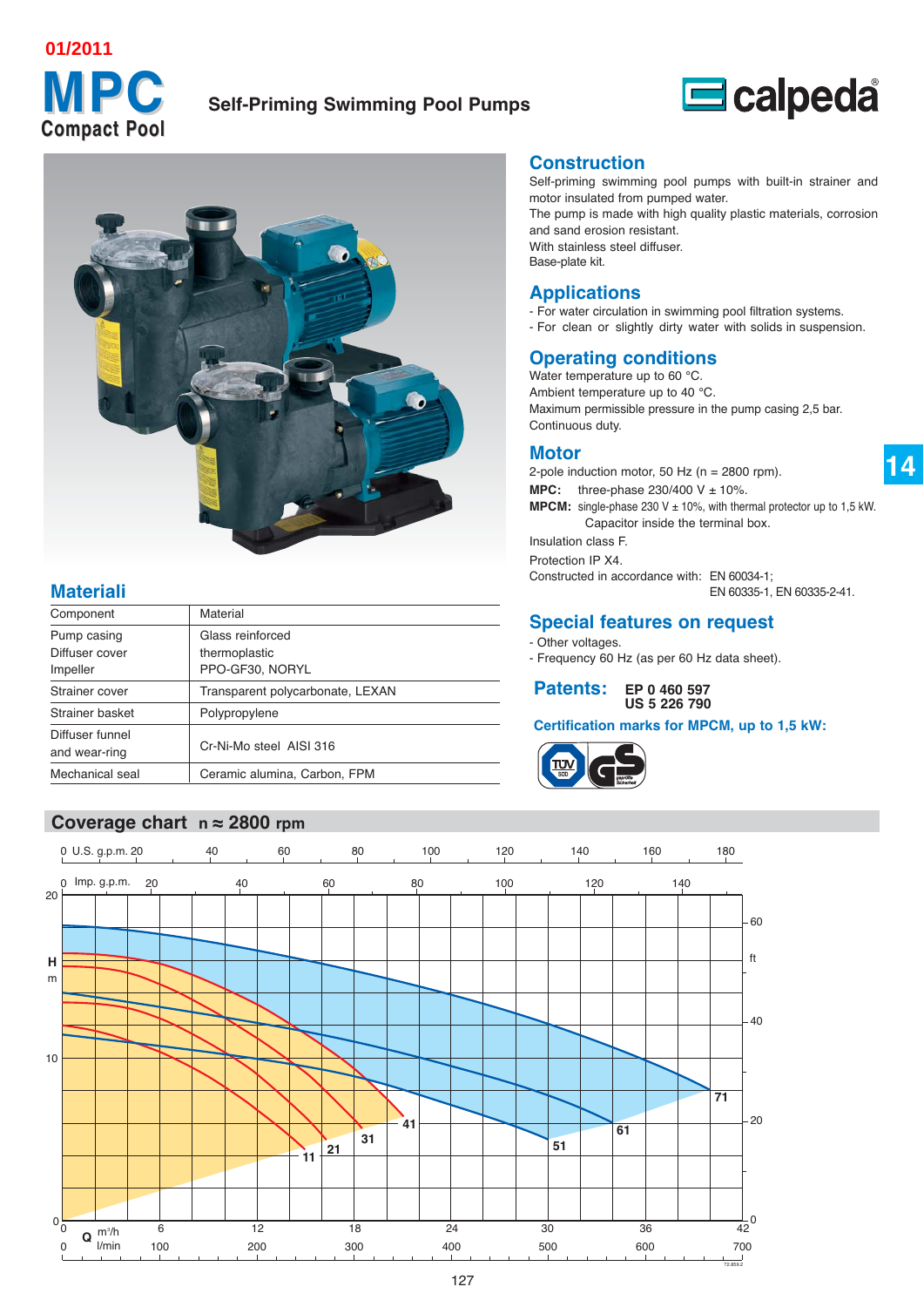



#### **Performance n ≈ 2800 rpm**

| $3\sim$         | 230 V 400 V |     | $1\sim$          | 230 V                    | P <sub>1</sub> | P <sub>2</sub> |                | $m^3/h$    | $\Omega$ | 3    |      | 6    | 9    | 12   | 15   | 18  |     | 21  |     |
|-----------------|-------------|-----|------------------|--------------------------|----------------|----------------|----------------|------------|----------|------|------|------|------|------|------|-----|-----|-----|-----|
|                 |             |     |                  |                          |                |                |                | Q<br>l/min |          |      |      |      |      |      |      |     |     |     |     |
|                 | A           | A   |                  | A                        | kW             | kW             | HP             |            | 0        | 50   |      | 100  | 150  | 200  | 250  | 300 |     | 350 |     |
| <b>MPC 11</b>   | 2,8         | 1,6 | <b>MPCM 11</b>   | 3,3                      | 0,73           | 0,37           | 0,5            |            | 11,9     | 11,4 |      | 10,3 | 8,9  | 6,8  | 4,2  |     |     |     |     |
| <b>MPC 21/A</b> | 3           | 1,7 | <b>MPCM 21/A</b> | 4,5                      |                | 0,55           | 0.75           | н          | 13,4     | 13,3 |      | 12,4 | 10,9 | 9    | 6,3  |     |     |     |     |
| <b>MPC 31/A</b> | 3,7         | 2,2 | <b>MPCM 31/A</b> | 5,4                      | 1,2            | 0,75           |                | m          | 15,6     | 15,5 |      | 14,5 | 13   | 11,2 | 9,1  | 6,2 |     |     |     |
| <b>MPC 41</b>   | 5           | 2,9 | <b>MPCM 41</b>   | $\overline{\phantom{a}}$ | 1,6            | 1,1            | 1,5            |            | 16,4     | 16,2 |      | 15,8 | 14,7 | 13,3 | 11,4 | 9,3 |     | 6,4 |     |
|                 |             |     |                  |                          |                |                |                |            |          |      |      |      |      |      |      |     |     |     |     |
| $3\sim$         | 230 V 400 V |     | $1\sim$          | 230 V                    | $P_1$          |                | P <sub>2</sub> | $m^3/h$    | $\Omega$ | 3    | 9    | 15   | 18   | 21   | 24   | 27  | 30  | 34  | 40  |
|                 | A           | A   |                  | A                        | kW             | kW             | <b>HP</b>      | Q<br>l/min | $\Omega$ | 50   | 150  | 250  | 300  | 350  | 400  | 450 | 500 | 567 | 667 |
| <b>MPC 51</b>   | 5           | 2,9 | <b>MPCM 51</b>   | ⇁                        | 1,6'           | 1,1            | .5             |            | 11,5     | 11   | 10.5 | 9,5  | 9    | 8    |      | 6   | 5   |     |     |

**MPC 71** 9,15 5,3 **MPCM 71** 14 3 2,2 3 <sup>m</sup> 18,2 18 17 16 15,5 14,5 14 13 12 10,5 8

**MPC 61** 6,4 3,7 **MPCM 61** 9,2 2 1,5 2 **H** 14 13,5 12,5 11,5 11 10,5 9,5 8,5 7,5 6

P<sub>1</sub> Max. power input. P<sub>2</sub> Rated motor power output. **H** Total head in m. Tolerances according to ISO 9906, annex A.



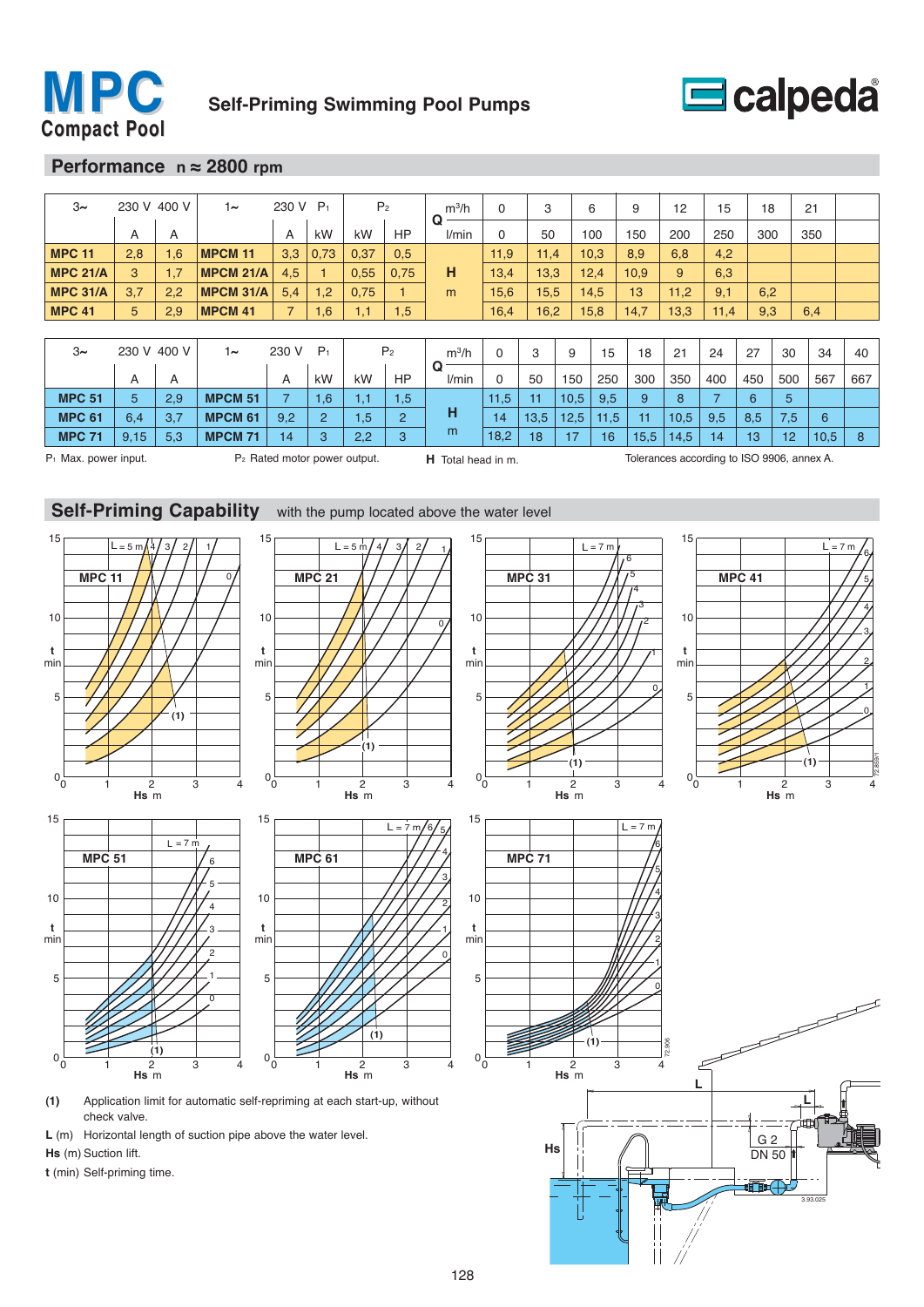



# **Dimensions and weights**